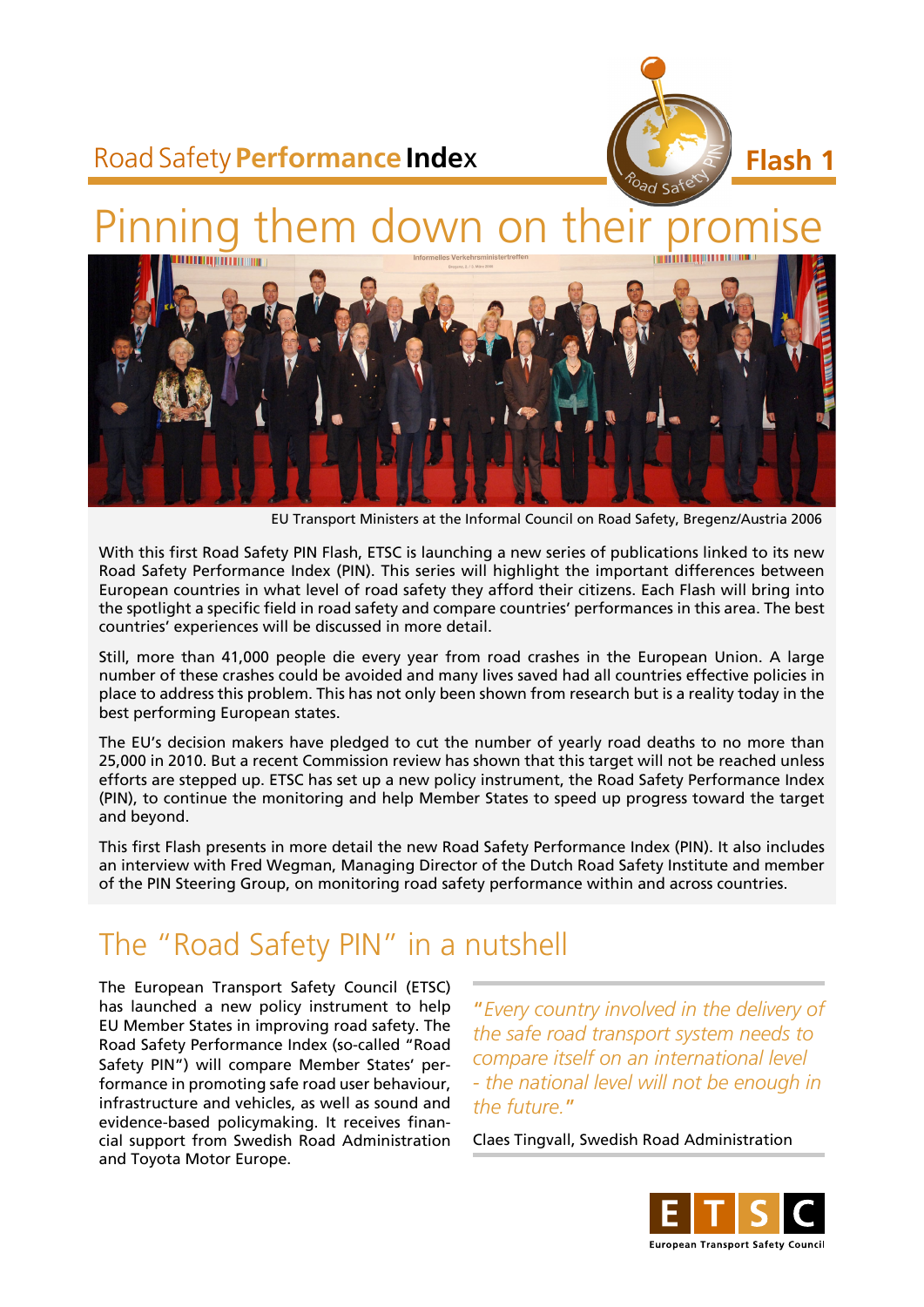

### **Healthy competition**

Ranking European countries' policies in relevant areas will help national policymakers to identify fields in which better progress is possible. It will help to identify best practice and create positive competition between countries to deliver a safer road transport system. This will be another element in building up the kind of political leadership that is needed to achieve lasting improvement in road safety.

#### **… based on sound indicators**

Comparisons will be made based on generally accepted road safety indicators including accident data and data related to road safety performance. Both types of data are causally related to road safety policies. Reductions in casualties are their final outcome, while improvements in road safety performance are an intermediate outcome of these policies (see Fig. 1 page 4).

#### **The expertise of 27 + 9**

The Road Safety PIN is run by a Secretariat based at the ETSC. The Secretariat draws on the knowledge and experience of a Panel of 27 experts, including one from every EU Member State, Norway and Switzerland. The 27 Panelists support the Secretariat with collecting relevant data and disseminating the findings. They came together for the first time on 7 June 2006 following the official launch of the Road Safety PIN to discuss the proposed set of indicators to be covered in the first phase.

*"Road safety performance differs between Member States and between aspects of road safety within each Member State. Comparable performance indicators will help decision-makers by recognising achievement and identifying shortcomings."* 

Richard Allsop, ETSC Board of Directors

Moreover, a Steering Group of nine persons ensures that any assessment carried out under the Road Safety Performance Index (PIN) is based on scientific evidence and effectively communicated to European road safety policymakers.

### *"Through the Road Safety PIN we will be able to learn from each other faster than we could learn from our own experience."*

Urban Karlström, Swedish National Road and Transport Research Institute (VTI)

*"We need the Road Safety PIN to spur Member States on to making greater efforts. Cross-country comparison will make them better understand where their potentials are and help them find the right way to exploit them."* 

Stefan Tostmann, European Commission

#### **PIN Panel**

**Austria**: Klaus Machata, Road Safety Board (KfV) **Belgium**: Patric Derweduwen, Belgium Road Safety institute (BIVV/IBSR) **Czech Republic**: Josef Mikulik, Transport Research Centre (CDV) **Cyprus**: George Morfakis, Ministry of Communications **Denmark**: René La Cour Sell, Danish Road Safety Council **Estonia**: Dago Antov, Stratum Consultancy **Finland**: Mika Hatakka, Central Organization for Traffic Safety **France**: Jean Chapelon, Observatoire national interministériel de sécurité routière **Germany**: Sabine Degener, German Insurance Institute for Traffic Engineering **Greece**: George Yannis, Technical University of Athens **Hungary**: Peter Holló, Institute for Transport Sciences (KTI) **Ireland**: Alan Richardson, National Road Safety Council **Italy**: Antonio Erario, Ministry of Transport **Latvia**: Aldis Lama, Ministry of Transport **Lithuania**: Vidmantas Pumputis, Ministry of **Transport Luxembourg**: Guy Heintz, Ministry of Transport **Malta**: Maria Attard, Malta Transport Authority **Netherlands**: Pieter Van Vliet, Transport Research Centre (AVV) **Norway**: Rune Elvik, Institute of Transport Economics (TOI) **Poland**: lona Buttler, Motor Transport Institute (ITS) **Portugal**: Joao Cardoso, National Laboratory of Civil Engineering (LNEC) **Slovakia**: Tatiana Mahrova, Ministry of Transport **Slovenia**: Tomaz Pavcic, Ministry of Transport **Spain**: Pilar Zori Bertolin, Ministry of Transport **Sweden**: Fridtjof Thomas, National Road and Transport Research Institute (VTI) **Switzerland**: Stefan Siegrist, (Swiss Council for

Accident Prevention (bfu)

**U.K.**: Lucy Rackliff, University of Loughborough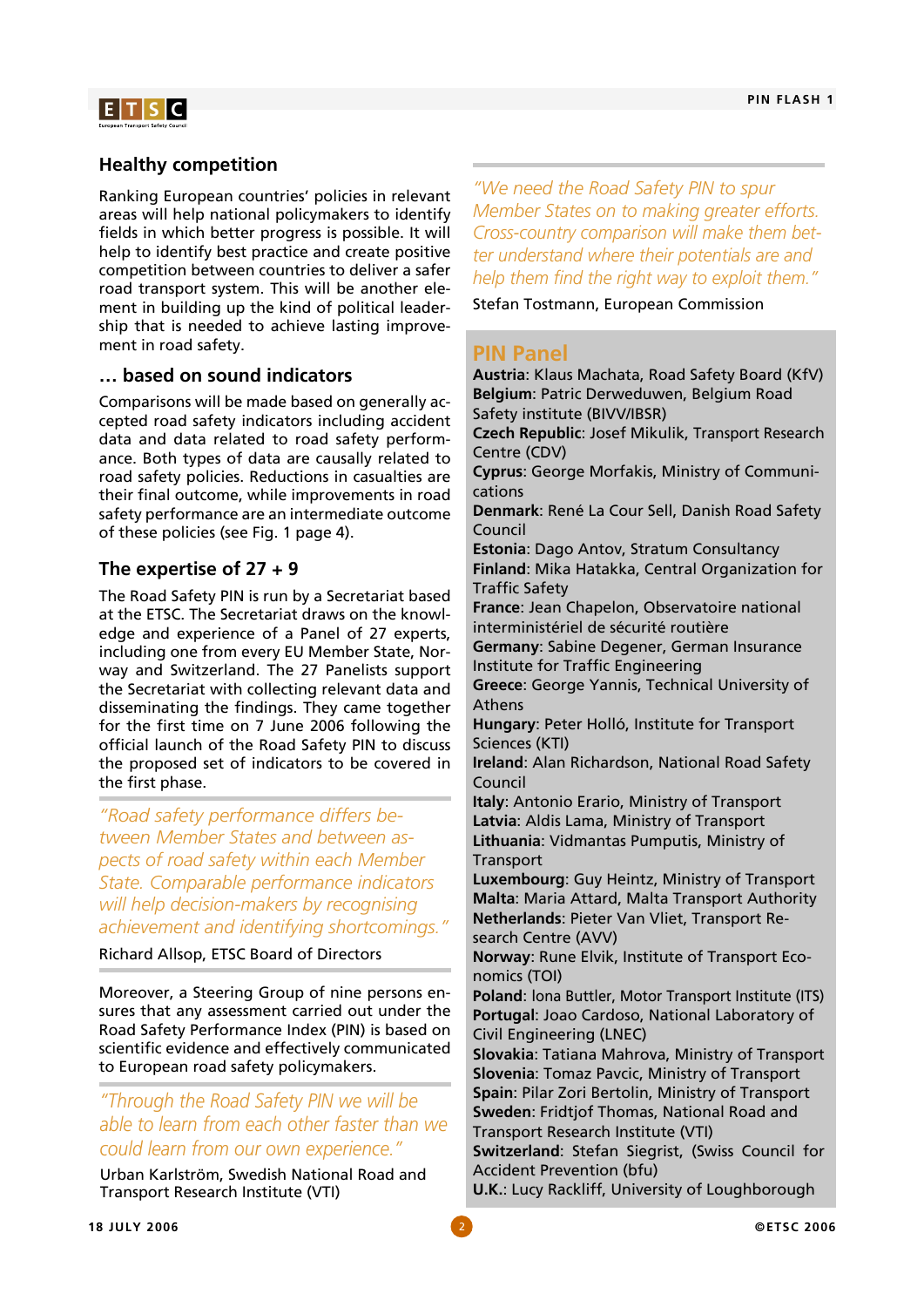

#### **Flashes, reports, pins and talks**

Cross-country comparisons will be published four times a year in the series of Road Safety PIN Flashes. In addition, the PIN Secretariat will publish an annual report that will be launched at an international conference. In conjunction with that event, ETSC will also award a Road Safety PIN award to a high level policymaker responsible for the best performing country's road safety policy.

Last but not least, ETSC and Toyota Motor Europe will organise national debates to discuss rel-

#### **Cooperation with other EU-funded initiatives**

The Road Safety Performance Index (PIN) seeks to draw on data available from the individual countries as well as other European initiatives including

• CARE, the Community database comprising data on injury accidents from 15 EU countries.

SARTRE, the subsequent surveys carried out with car drivers in up to 23 European countries on Social Attitudes to Road Traffic Risk in **Europe** 

• SUNflower and SUNflower +6, the comparative studies of road safety policies, programmes and performances in meanwhile 9 European countries,

SafetyNet, the ongoing research project that aims to set up the structure for a European Road Safety Observatory.

Under SafetyNet, as specific Working Party has been set up to develop a set of safety performance indicators in seven areas: alcohol and drugs, speeds, protective systems, daytime running lights, vehicles (passive safety), roads and trauma management.

### **PIN Steering Group**

Richard Allsop, ETSC Board of Directors (Chair) Urban Karlström, National Road and Transport Research Institute (VTI) Stephen Stacey, Toyota Motor Europe Pete Thomas, Loughborough University Claes Tingvall, Swedish Road Administration (SRA) Stefan Tostmann, European Commission Fred Wegman, Dutch Road Safety Research Institute (SWOV) Jörg Beckmann, ETSC Franziska Achterberg, ETSC

evant findings face-to-face with key road safety policymakers in the countries.

### **Official launch**

The Road Safety Performance Index (PIN) was launched officially on 7 June 2006 in Brussels. This public event gathered around 100 road safety experts, who were eager to know more about this new instrument. Participants were very supportive. It was however stressed that the success would rely on sound data and their appropriate presentation. All documents related to the launch can be found on ETSC's website.

*"The PIN debates organised with the close cooperation of our national marketing and sales companies should bring road safety awareness and consciousness even more into the national debate."* 

Stephen Stacey, Toyota Motor Europe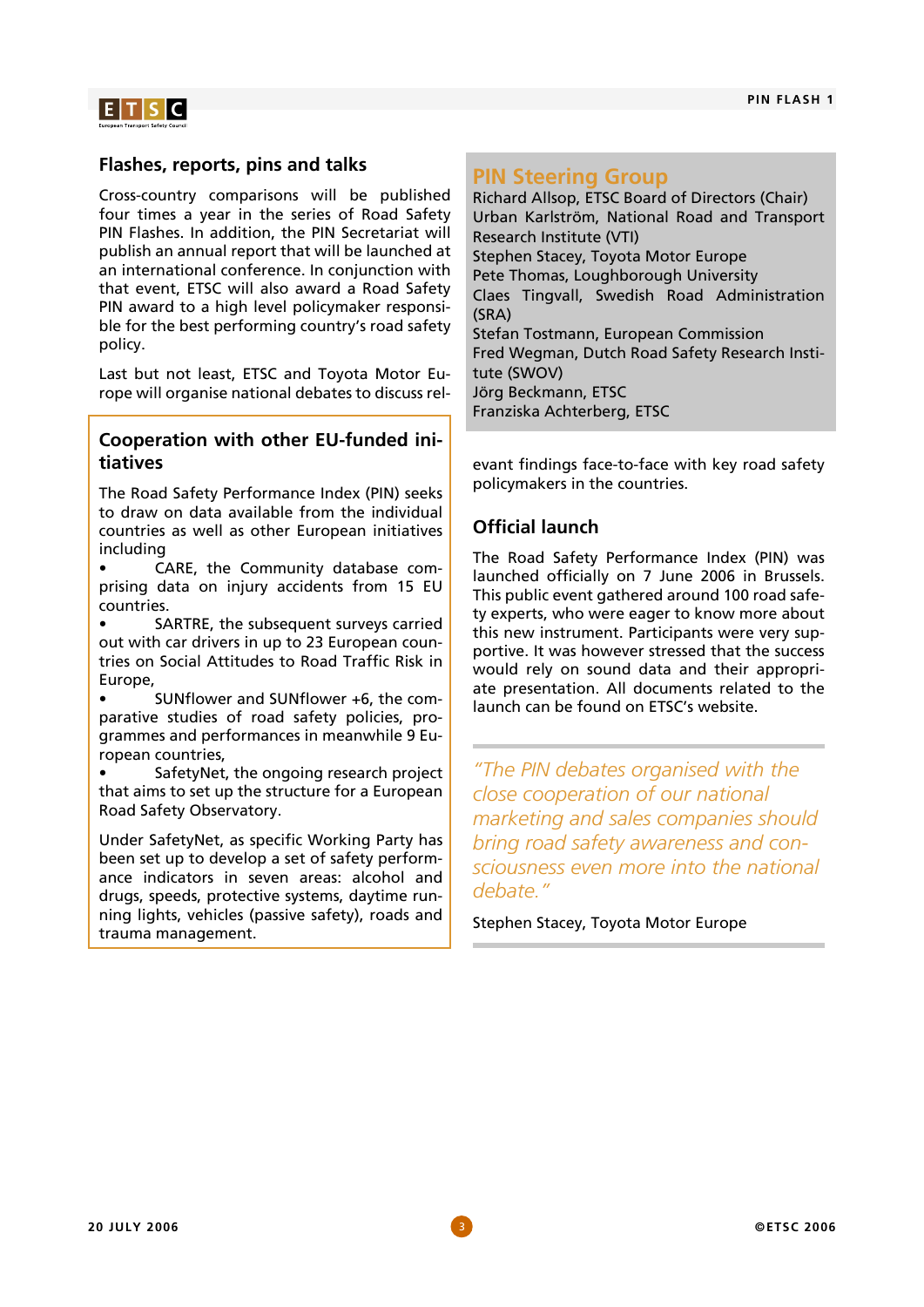## $E[T|S|C]$

## The Dutch experience

## **The quest of the pyramid...**

The Netherlands are the best-performing EU country in road safety after Malta. Over the last two years, further reductions of 19% (2004) and 7% (2005) in road traffic deaths could be achieved. Fred Wegman, Managing Director of the Dutch Road Safety Institute and member of the PIN Steering Group, gives his view on the Road Safety PIN, the role of performance indicators and the experience made in the Netherlands in monitoring drivers' alcohol levels.

#### *ETSC: Mr Wegman, what do you expect from the Road Safety PIN? How do you see your role in the Steering Group?*

The Road Safety PIN will raise awareness and trigger discussion on European and national levels. Of course it is important that the rankings are based on credible information and that they are supported by the community. There are positive signs for this happening. Key to success will be how this information is communicated. It is important in this regard to also take the differences between countries into account. Our success will also rely on opportunities opening up and I am sure this will happen.

## The Road Safety PIN will raise awareness and trigger discussion on European and national levels.

*ETSC: You have said for a long time that it is important to monitor countries' performance not only on the basis of crash data but also on the basis of some characteristics of the normal traffic situation. Countries should monitor road user behaviour related to safety, such as seat belt use, drivers' alcohol levels, the level of speeding etc. Moreover, they should have an eye on the safety quality of their vehicle fleets and of their roads. This type of data has been termed 'safety performance indicators'. Why would countries collect such data? Can it be shown that monitoring on the basis of 'performance indicators' has an impact?* 

Performance indicators are an important part of the road safety target hierarchy that we developed under the two SUNflower projects. They provide the link between the casualties from road crashes and the measures taken to reduce them. For example, the performance indicator



Fig. 1 Road safety target hierarchy for the area of drinkdriving, SUNflower +6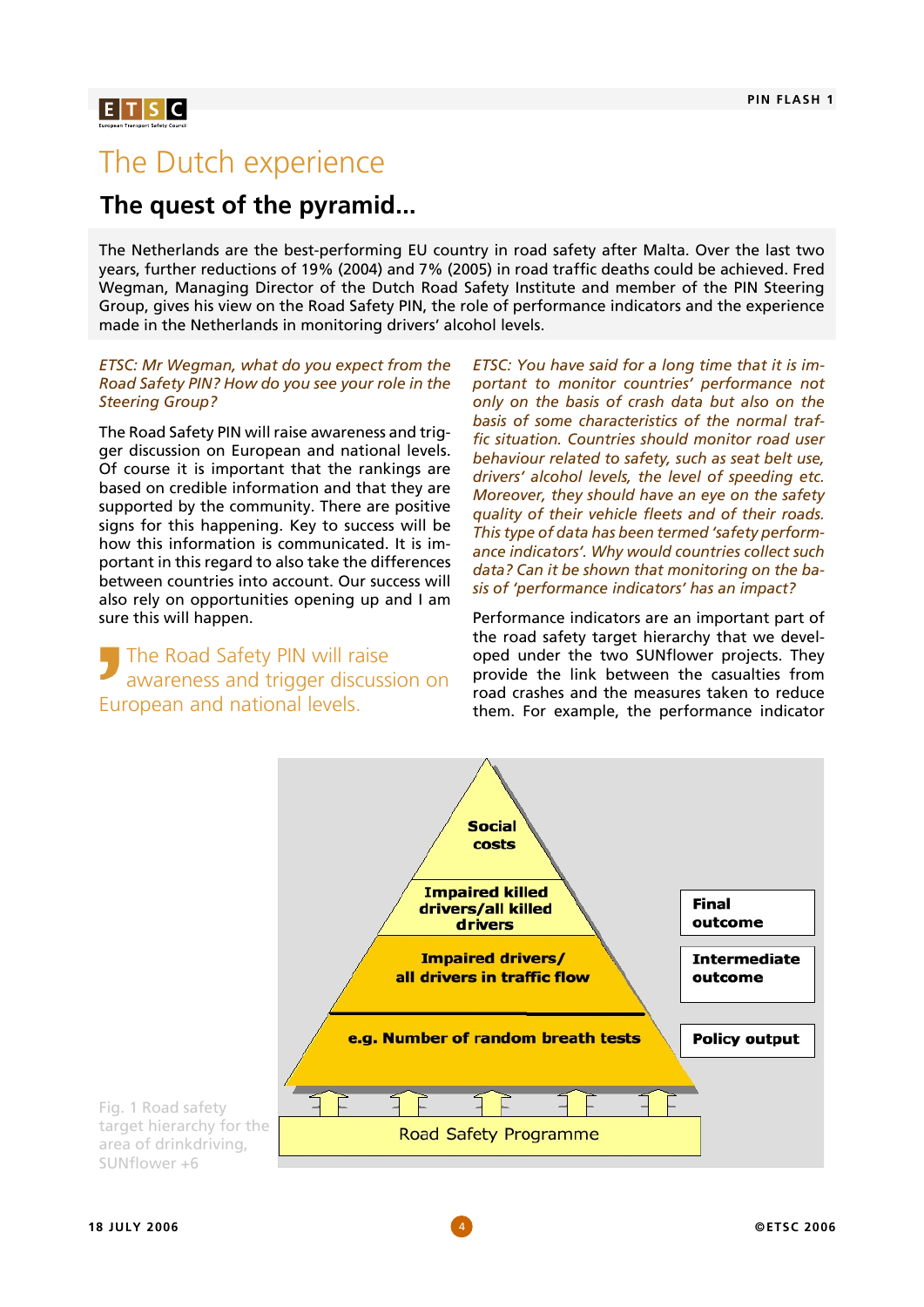## $E[T|S|C]$

'proportion of drivers who are under the influence of alcohol' is clearly related to the number of drivers that are killed in alcohol-related crashes. It is also the outcome of countermeasures such as enforcement. The causal relationship between these three indicators is clearly shown in our pyramid, which helps to gain a better understanding of progress in road safety.

## Performance indicators provide the link between the casualties and the measures to reduce them.

The pyramid works in two ways. Looking into the future you can think about ways to further reduce casualties. You can set policy targets based on expected outcome. The Netherlands, for example used to have a target of 3.5% of drivers over the legal BAC limit during weekend nights and this target has been reached. You can also set policy targets based on measures. One such target was to redesign 10,000 km of streets as 30km/h roads over a period of four years. This target has also been reached and the results are visible.

Looking back into the past you can analyse the reasons why progress has been made and whether it has been the result of policy interventions. This is what SWOV is now undertaking in relation to the very positive results of the last two years.

A road safety 'footprint' of a country or region, which is based on this hierarchy, gives us the full picture of its road safety performance. One figure or a ranking in a particular area is useful to trigger a debate but you need the whole spectrum as a basis for a structured discussion.

#### *ETSC: Are safety performance indicators then part of the dialogue between experts and policymakers, or should the public be involved in this?*

The debate normally takes place between the experts and policymakers. If this leads to new measures being proposed, the debate about the measures will then be carried out in public. In the Netherlands, we now have a national political debate on the introduction of an alcolock programme for repeat offenders. The debate started after we presented to Parliament the results of our latest study on drink driving. This report shows that the overall number of drivers over the 0.5‰ BAC limit has decreased to no more than 2.8% but the number of heavily impaired drivers has not really gone down. Collecting and pub-

lishing performance data has an effect on formulating new strategies which must be supported by the public.

#### *ETSC: Can the SUNflower methodology also be useful for the European level? In what way can it be used to inform the EU road safety policy?*

I believe that all EU countries should follow the SUNflower methodology. It should become a standard in Europe. What we see now is that all EU countries have subscribed to the 50% target but their programmes are not necessarily designed to hit this target and progress is not monitored properly. Our methodology can assist both in planning and in monitoring progress. It should also be applied to the EU as a whole. The Dutch Government has estimated that international developments including EU action could reduce the number of fatalities by an additional 200 between 1998 and 2020. I would invite the EU to give the countries an indication of what exactly the contribution of EU action will be in the individual Member States. By the way, this would also encourage the countries to support EU action and make it happen.

## Collecting and publishing performance data has an effect on formulating new strategies.

The SUNflower methodology is however not yet fully operational. We want to make it a standard in Europe but this still needs some further research and discussion with researchers and policymakers.

*ETSC: It has also been evident in the SUNflower+6 that not all countries dispose of good quality data to enable a full 'footprint' to be established. How do you deal with this? Can you still establish a 'footprint'?*

As a first step, we have to use what is available. The second step is to trigger better data collec-

tion. This is where I also see a role for the Road Safety PIN.

Mr Wegman is the Managing Director of the SWOV, the Dutch Road Safety Institute, since April 1999. Before taking this post, he used to be SWOV's Research Director.